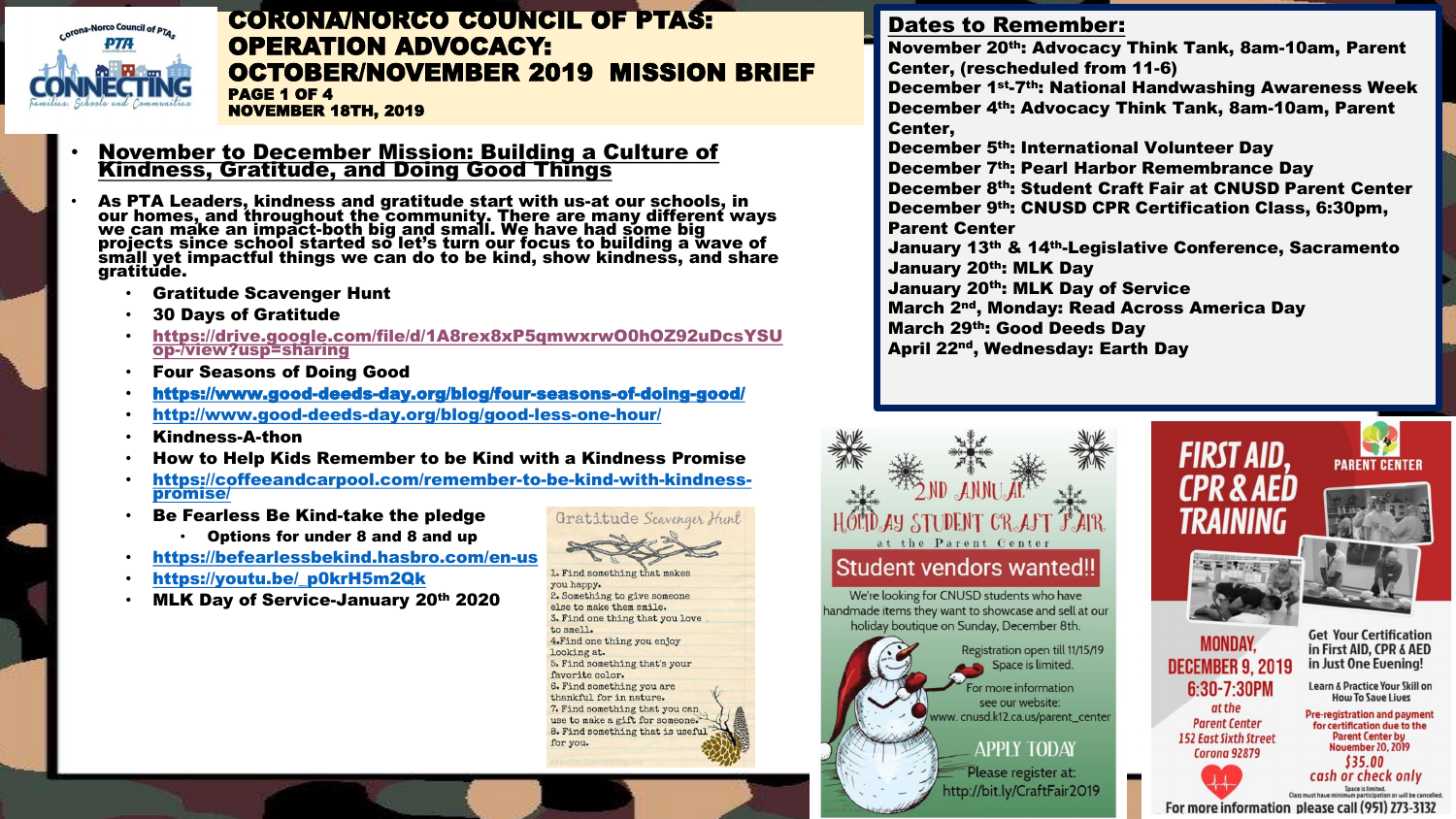

CORONA/NORCO COUNCIL OF PTAS: OPERATION ADVOCACY: OCTOBER/NOVEMBER 2019 MISSION BRIEF PAGE 2 OF 4

- NOVEMBER 18TH, 2019
- November to December Mission: Building a Culture of Kindness, Gratitude, and Doing Good **Things**
- Things to share:
- 5 Ways to Support Social Emotional Growth at Home
- https://www.education.com/blog/whats-new/5-ways-to-supportsocial-emotional-growth-at-home/?utm\_medium=email
- What Every Parent Needs to Know About School **Safety**
- https://www.education.com/blog/whats-new/what-every-parentneeds-to-know-about-school-safety/
	- **Articles to Read and to Share**
	- **"Teach Your Teen to Be an Upstander, Not a Bystander" –scholastic.com/parents**
	- **"When Teasing Becomes Bullying"–scholastic.com/parents**
	- **"5 Internet Safety Tips for Tweens & Teens"–scholastic.com/parents**
	- **"Protect Your Child From Social Media Bullies" –scholastic.com/parents**
	- **"My Child Is a Bully: What Should I Do?" –childmind.org**
	- **"Prevent Bullying" –the CDC**

# Be the I in KIND!

Create this sign for your school- have it as a photo opp at your next family night.



• Mission: Be the I in KIND

#### • Mission Levels:

- Level 1- Create a large poster of "Be the I in Kind" and display it prominently at your school.
	- Have PTA Board members, teachers, parents, and students sign the poster-committing to being UNITED AGAINST BULLYING
	- Encourage students, teachers, classes, staff, and parents to take pictures in front of it and to sign it.
- Level 2-Create a large poster (as noted above) AND meet with your Admin team to discuss how PTA can help with Bullying Prevention on at your school.
	- Can you get it in place before the 1<sup>st</sup> trimester award ceremonies?
	- Include your plan in your monthly report
- Level 3-Create a large poster (as noted above) AND meet with Admin Team AND roll plan out to your PTA Board as to how PTA will be involved in the Bullying Prevention Campaign at your school.
	- Include your plan in your monthly report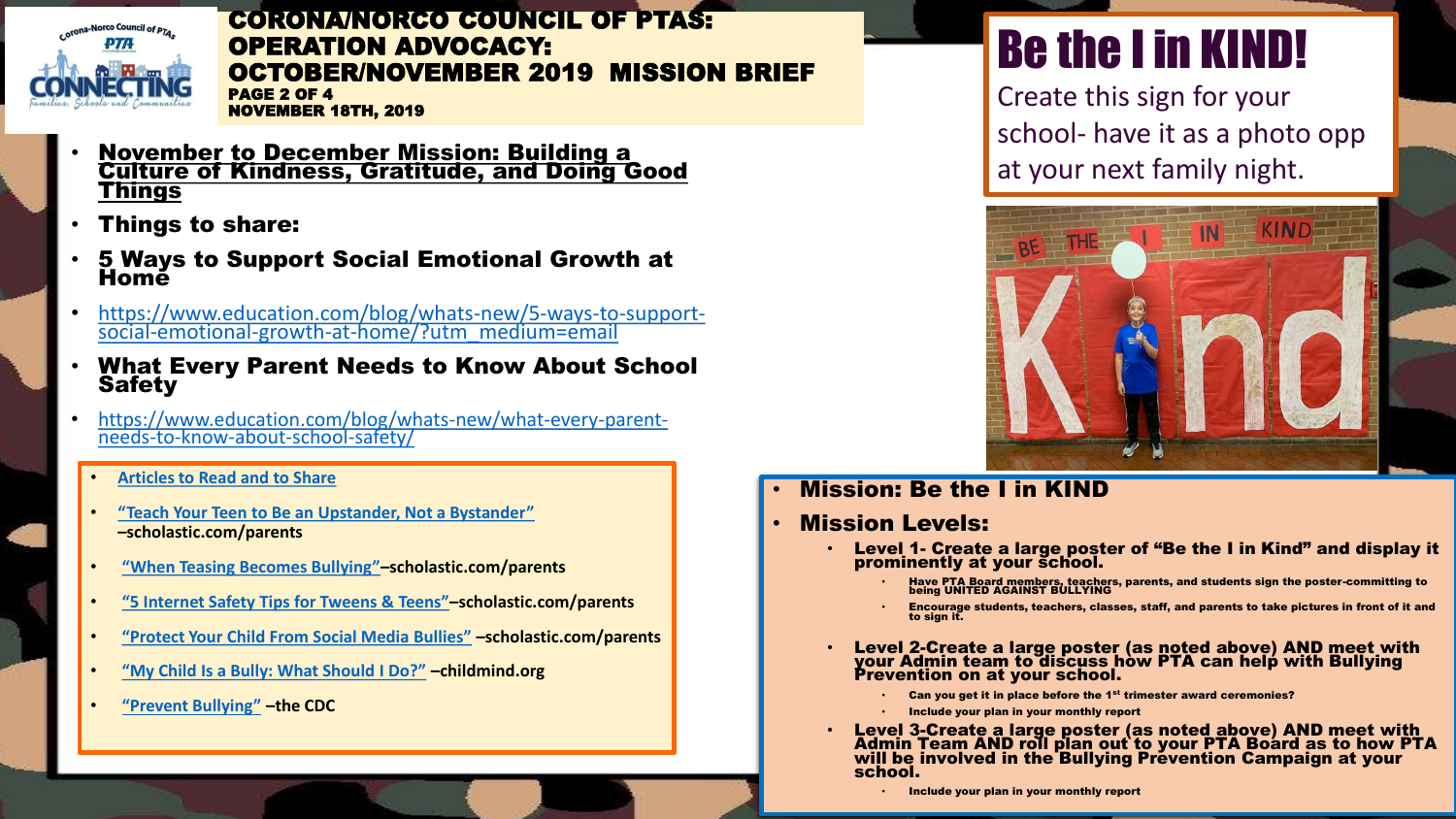

#### CORONA/NORCO COUNCIL OF PTAS: OPERATION ADVOCACY: NOVEMBER 2019MISSION BRIEF PAGE 3 OF 4 NOVEMBER 18TH, 2019

**Advocacy in Action: California State PTA's Legislation Conference is on January 13-14, 2020 in Sacramento.**

Whether you are an experienced legislative advocate or have never participated before, at the conference you will learn more about all the key issues and legislation impacting your child, school and community.

Join other PTA volunteers at the Legislation Conference and: •**Be a part of the statewide effort to strengthen education, health and safety for all children** by engaging in PTA's advocacy goals and legislative priorities

•**Get the latest information from legislators and key officials about important issues for children and families** •**Visit directly with the legislators who represent your community**

•**The Conference starts at 9:30am on Monday, January 13th and concludes at 4pm on Tuesday, January 14th. Adult registration fee is \$240 and \$195 for students.**  •**Details here:** https://capta.org/programs-events/legislation-conference/

California State PTA speaks up for children across the state and you can, too!

> **The Corona Norco Council of PTAs is looking for PTA leaders, Unit Board Members, Unit Association members, and students who are interested in attending CAPTA's Legislation Conference.**

*The Executive Committee has allocated some money for scholarships for individuals who would like to attend!!!*

**Anyone interested should send an email by Friday, November 29th** cnptaadvocacy@outlook.com

*Ideally, attendees would be PTA Unit Presidents, Board Members, Unit Advocacy Chairmen, Student representatives (preferably 5 th grade and above), other active association members can be considered as well.*